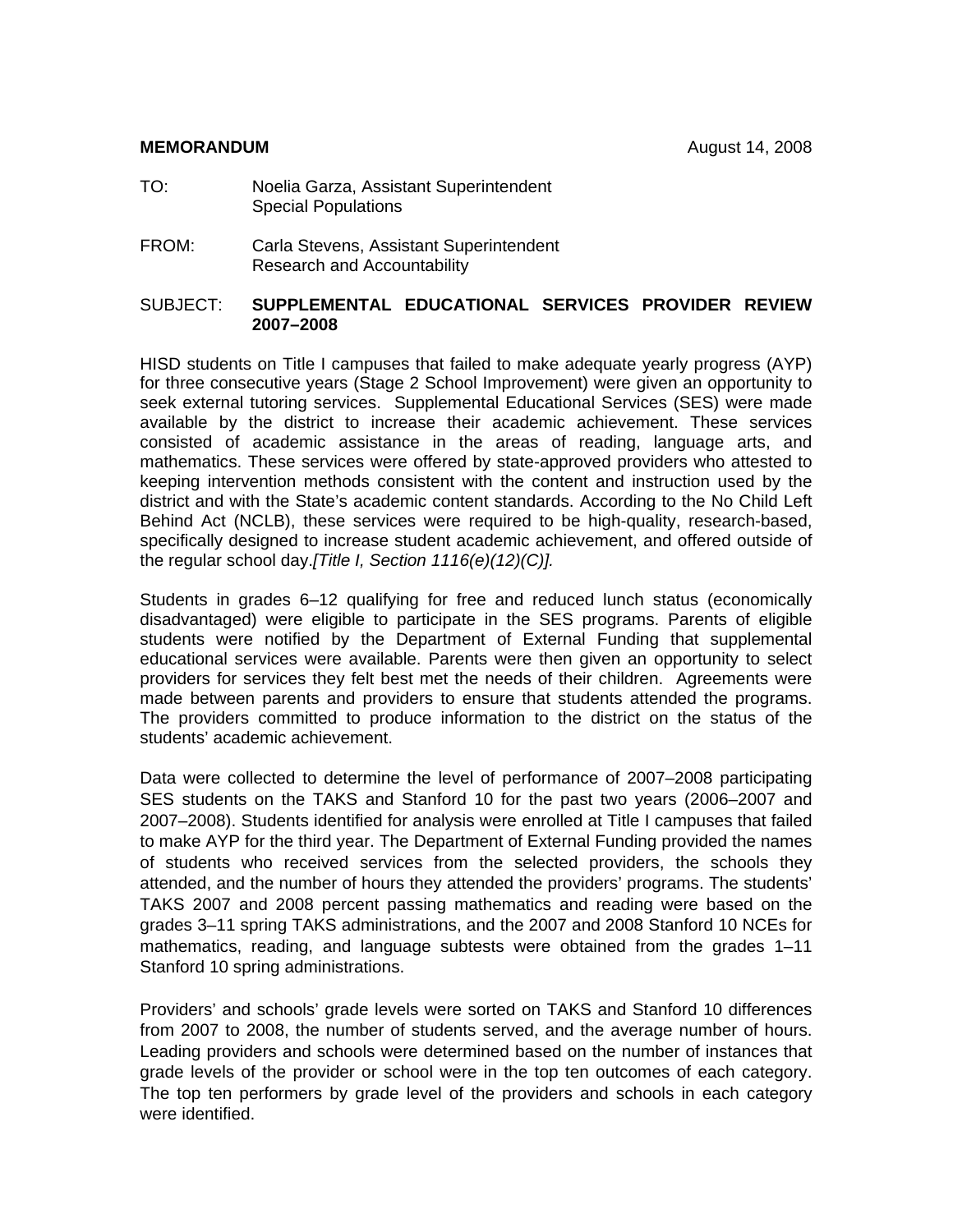**Table 1** provides a summary of the SES providers and schools. The three providers with the most leading outcomes were Jet Learning Laboratory, Inc.; Read, Write and Create, Inc.; and Motivating Tomorrows' Minds. Of the three, Jet Laboratories, Inc had the greatest number of leading outcomes, 12. Read, Write, and Create, Inc. achieved the broadest academic progress with nine leading outcomes in TAKS and Stanford 10 difference categories. In contrast, Jet Laboratories, Inc. and Motivating Tomorrows' Minds accomplished seven and four leading outcomes based on test differences, respectively. The schools with the most leading outcomes were Cesar Chavez, Jefferson Davis, Sharpstown, and Ross Sterling high schools, and Albert Thomas Middle School. The four high schools also had the highest number of leading outcomes in TAKS and Stanford 10 differences, five each. The number of service hours did not appear to be related to the gains demonstrated by the students served by the providers or the schools.

The students' outcomes of all the SES providers were presented in **Table 2**. The providers were listed alphabetically and the information includes the number served, the average number of hours students attended, 2007 and 2008 TAKS and Stanford 10 performance of the participating students, and the TAKS and Stanford test results and performance differences from 2007 to 2008. **Table 3** included the same types of data for the schools whose students were receiving providers' services. The number of economically disadvantaged students enrolled at each school was also included. The number of students served, the average attendance hours, and the TAKS and Stanford 10 differences from both the providers and the schools were used to rank the leading outcomes in each group. **Table 4** provided a cross-tabulation of the numbers of students participating in the providers' programs and the schools that they attended.

The number of participating students was lower than the number of economically disadvantaged students on each campus who qualified for the services. (Table 3) Jet Learning Laboratory, Inc.; Read, Write and Create, Inc.; and Motivating Tomorrows' Minds achieved the most leading outcomes, the numbers of students participating in their programs were lower compared to Catapult Online, Ahead of the Class, KnowledgePoints. (Table 4) Of leading providers, Jet Learning Laboratory, Inc. enlisted the most students, 120. The high schools that gained the most leading outcomes did not achieve outcomes at the same levels as the three leading providers. Organizations such as KnowledgePoints at Chavez, Catapult Online at Davis and Sharpstown, Alternatives Unlimited Inc. at Sharpstown, and Achievement 4 All and Ahead of the Class at Sterling were able to help students at these schools to achieve substantial gains.

Should you have any further questions, please contact me.

<u>such a contract of the contract of the contract of the contract of the contract of the contract of the contract of the contract of the contract of the contract of the contract of the contract of the contract of the contra</u>

**Attachment** 

cc: Pamela Evans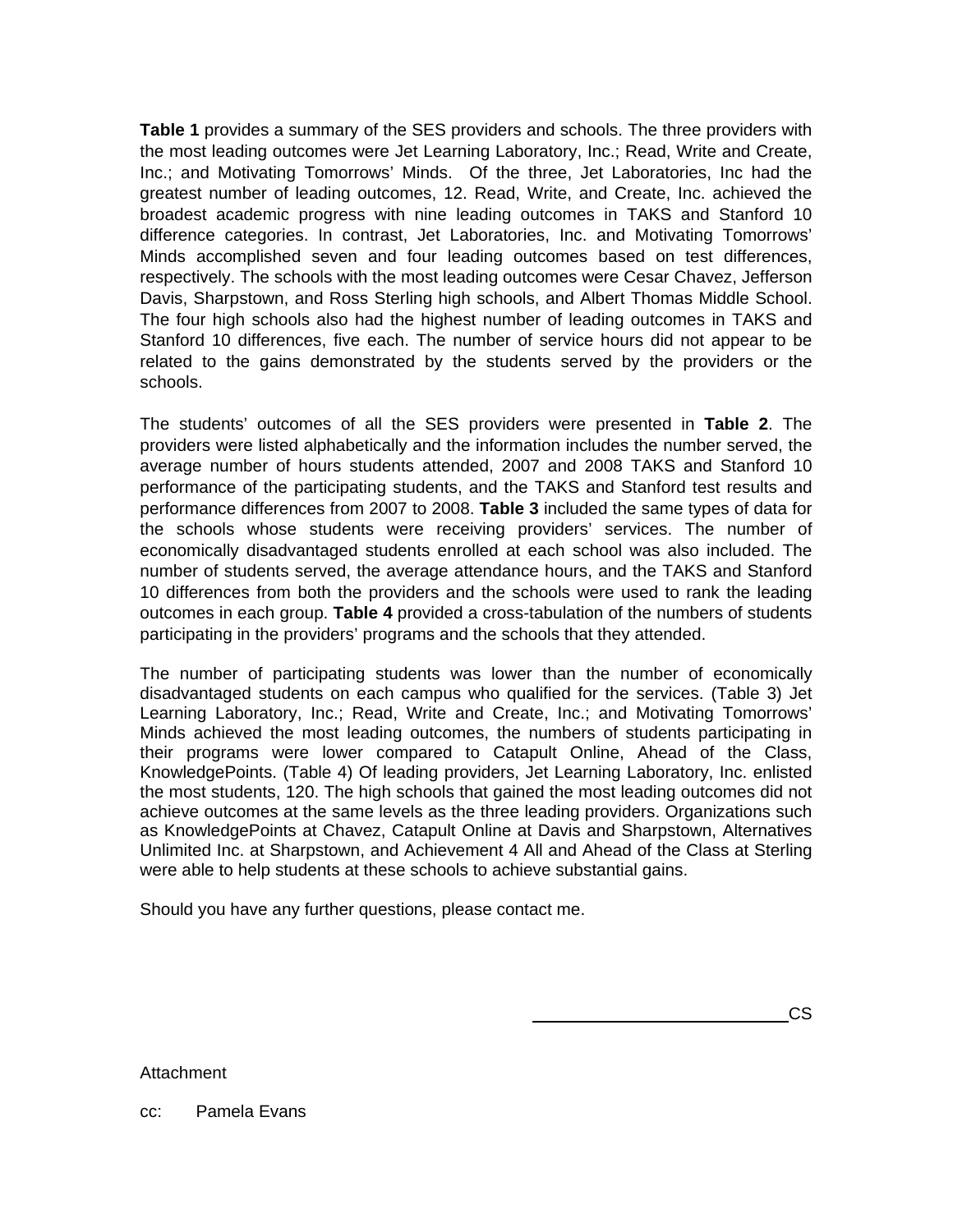**Table 1 HISD Leading Supplemental Educational Services Providers and Schools 2007-2008**

|                               |                 |                 | Average                           |      |             | <b>TAKS % Met Standard</b> |          |                    |             |      |      |                |      | <b>Stanford 10-Mean NCEs</b> |             |      |          |                |
|-------------------------------|-----------------|-----------------|-----------------------------------|------|-------------|----------------------------|----------|--------------------|-------------|------|------|----------------|------|------------------------------|-------------|------|----------|----------------|
|                               |                 | N               | <b>Provider</b><br><b>Service</b> |      | <b>Math</b> |                            |          | <b>Reading/ELA</b> |             |      | Math |                |      | Reading                      |             |      | Language |                |
| Provider                      | Gr.             | Served          | <b>Hours</b>                      | 2007 | 2008        | <b>Diff</b>                | 2007     | 2008               | <b>Diff</b> | 2007 | 2008 | <b>Diff</b>    | 2007 | 2008                         | <b>Diff</b> | 2007 | 2008     | <b>Diff</b>    |
| Jet Learning Laboratory, Inc. |                 | 31              | 32                                |      | 50          |                            |          | 50                 | 50          | 36   | 38   | $\overline{2}$ | 38   | 42                           | 4           | 32   | 34       | $\mathfrak{p}$ |
| Jet Learning Laboratory, Inc. |                 |                 | 38                                | 0    | 100         | 100                        | 100      | 100                | 0           | 44   | 51   |                | 44   | 34                           | $-10$       | 48   | 45       | -3             |
| Jet Learning Laboratory, Inc. | 8               | 3 <sub>l</sub>  | 31                                | 50   | 100         | 50                         | 100      | 100                |             | 49   | 43   | $-6$           | 37   | 37                           |             | 41   | 40       |                |
| Jet Learning Laboratory, Inc. | 11              | 11              | 32                                | 18   | 50          | 32                         | 45       | 100                | 55          | 37   | 36   | -1             | 45   | 54                           | 9           | 41   | 50       | 9              |
| Jet Learning Laboratory, Inc. | 12              | 36 <sup>1</sup> | 33                                | 47   |             |                            | 79       |                    |             | 42   |      |                | 47   |                              |             | 49   |          |                |
| Read, Write, & Create, Inc.   | 9               | 5               | 9                                 |      | 100         | 100                        | $\Omega$ | 100                | 100         | 30   | 44   | 14             | 13   | 32                           | 19          | 26   | 34       | 8              |
| Read, Write, & Create, Inc.   | 10 <sub>l</sub> |                 | 17                                | 50   | 100         | 50                         | 50       | 100                | 50          | 45   | 61   | 16             | 36   | 49                           | 13          | 54   | 39       | $-15$          |
| Motivating Tomorrows' Minds   |                 | 13 <sub>l</sub> | 19                                | 27   | 80          | 53                         | 73       | 100                | 27          | 41   | 61   | 20             | 37   | 45                           | 8           | 33   | 51       | 18             |
| Motivating Tomorrows' Minds   | 10 <sup>1</sup> | 4               | 42                                |      |             |                            |          |                    |             | 31   | 37   | 6              | 14   | 18                           |             | 18   | 17       | ÷              |
| Motivating Tomorrows' Minds   | 12 <sub>l</sub> | 91              | 36                                | 43   |             |                            | 57       |                    |             | 38   |      |                | 36   |                              |             | 45   |          |                |

|                             |                 | N                |                 | Average         |      |             |             | <b>TAKS % Met Standard</b> |                    |             |      |             |             |      | <b>Stanford 10-Mean NCEs</b> |                |      |          |             |
|-----------------------------|-----------------|------------------|-----------------|-----------------|------|-------------|-------------|----------------------------|--------------------|-------------|------|-------------|-------------|------|------------------------------|----------------|------|----------|-------------|
|                             |                 | Econ.            |                 | <b>Provider</b> |      |             |             |                            |                    |             |      |             |             |      |                              |                |      |          |             |
|                             |                 | Disady.          | N               | <b>Service</b>  |      | <b>Math</b> |             |                            | <b>Reading/ELA</b> |             |      | <b>Math</b> |             |      | Reading                      |                |      | Language |             |
| <b>School</b>               | Gr.             | <b>Enrolled</b>  | <b>Served</b>   | <b>Hours</b>    | 2007 | 2008        | <b>Diff</b> | 2007                       | 2008               | <b>Diff</b> | 2007 | 2008        | <b>Diff</b> | 2007 | 2008                         | <b>Diff</b>    | 2007 | 2008     | <b>Diff</b> |
| Chavez High School          |                 | 894              | 63              | 24              | 68   | 60          | -8          | 82                         | 85                 | 3           | 53   | 54          |             | 45   | 47                           | $\overline{2}$ | 48   | 46       | -2          |
| Chavez High School          | 10 <sup>1</sup> | 600              | 58              | 25              | 35   | 65          | 30          | 71                         | 90                 | 19          | 54   | 53          | -1          | 47   | 48                           |                | 52   | 44       |             |
| Chavez High School          | 11              | 431              | 30 <sub>l</sub> | 25              | 41   | 70          | 29          | 85                         | 87                 | 2           | 45   | 43          | $-2$        | 46   | 48                           |                | 42   | 43       |             |
| Chavez High School          | 12              | 450              | 29              | 25 <sub>l</sub> | 52   |             |             | 79                         |                    |             | 49   |             |             | 55   |                              |                | 52   |          |             |
| Davis High School           |                 | 585 <sup> </sup> | 47              | 15              | 58   | 61          | 3           | 81                         | 78                 | $-3$        | 51   | 57          | 6           | 45   | 44                           |                | 47   | 46       |             |
| Davis High School           | 11              | 323              | 25              | 13 <sub>l</sub> | 57   | 86          | 29          | 65                         | 90                 | 25          | 49   | 54          |             | 51   | 52                           |                | 47   | 49       |             |
| Sharpstown High School      | 9l              | 623              | 66              | 21              | 50   | 57          |             | 79                         | 81                 | 2           | 53   | 55          | 2           | 43   | 44                           |                | 45   | 46       |             |
| Sharpstown High School      | 10 <sup>1</sup> | 386              | 25              | 22              | 17   | 53          | 36          | 78                         | 63                 | $-15$       | 52   | 47          | -5          | 43   | 41                           |                | 50   | 40       | $-10$       |
| Sharpstown High School      | 11              | 279              | 20              | 23              | 39   | 53          | 14          | 50                         | 76                 | 26          | 42   | 45          |             | 39   | 43                           |                | 37   | 43       |             |
| <b>Sterling High School</b> | 9               | 464              | 59              | 19              | 47   | 30          | $-17$       | 78                         | 63                 | $-15$       | 47   | 48          |             | 42   | 41                           |                | 43   | 45       |             |
| Sterling High School        | 10 <sup>1</sup> | 258              | 29              | 20              | 55   | 46          | -9          | 67                         | 88                 | 21          | 51   | 42          | -9          | 40   | 45                           |                | 44   | 39       |             |
| <b>Sterling High School</b> | 11              | 208              | 22              | 19 <sup>l</sup> | 37   | 53          | 16          | 53                         | 71                 | 18          | 48   | 42          | -6          | 39   | 43                           |                | 42   | 43       |             |
| Thomas Middle School        | 61              | 187              | 77              | 27              | 28   | 53          | 25          | 51                         | 71                 | 20          | 45   | 47          | ◠           | 40   | 33                           | $-7$           | 43   | 44       |             |
| Thomas Middle School        |                 | 217              | 65              | 26              | 41   | 69          | 28          | 66                         | 85                 | 19          | 47   | 53          | 6           | 41   | 39                           |                | 41   | 45       |             |

Note: Leading outcomes are indicated by shading and bold fonts.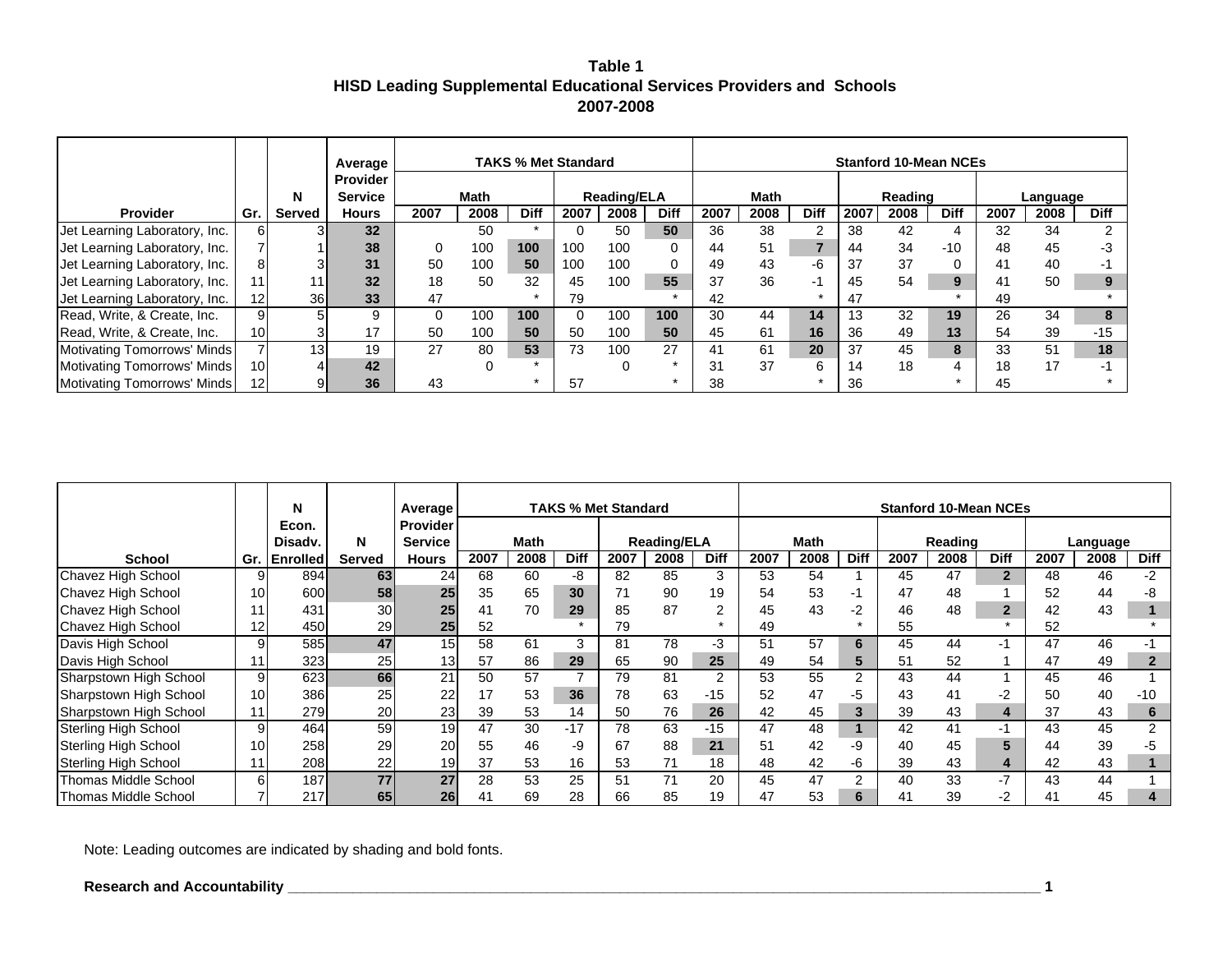|                                  |                |                | Average         |             |             |                | <b>TAKS % Met Standard</b> |                    |                      |      |             |                |      | <b>Stanford 10-Mean NCEs</b> |              |      |                 |                 |
|----------------------------------|----------------|----------------|-----------------|-------------|-------------|----------------|----------------------------|--------------------|----------------------|------|-------------|----------------|------|------------------------------|--------------|------|-----------------|-----------------|
|                                  |                |                | <b>Provider</b> |             |             |                |                            |                    |                      |      |             |                |      |                              |              |      |                 |                 |
|                                  |                | N              | <b>Service</b>  |             | <b>Math</b> |                |                            | <b>Reading/ELA</b> |                      |      | <b>Math</b> |                |      | Reading                      |              |      | Language        |                 |
| Provider<br>1 to 1 Tutor, LLC    | Gr.            | <b>Served</b>  | <b>Hours</b>    | 2007        | 2008        | <b>Diff</b>    | 2007                       | 2008               | <b>Diff</b><br>$-17$ | 2007 | 2008        | <b>Diff</b>    | 2007 | 2008                         | <b>Diff</b>  | 2007 | 2008            | <b>Diff</b>     |
|                                  | 10             | 6              | $\overline{35}$ | 50          | 50          | 0              | 100                        | 83                 |                      | 59   | 53          | $-6$           | 55   | 54                           | $-1$         | 58   | 49              | -9              |
| Total                            | $\overline{7}$ | 6<br>4         | 35<br>12        |             |             |                | 75                         | 50                 |                      | 37   |             |                |      | $\overline{38}$              |              |      | $\overline{37}$ |                 |
| A to Z In-Home Tutoring, LLC     |                |                |                 | $\mathbf 0$ | 0           | 0              |                            |                    | $-25$                |      | 32          | $-5$           | 42   |                              | $-4$         | 33   |                 | 4               |
|                                  | 9              | 5              | 10              | 0           | $\pmb{0}$   | 0              | 25                         | 25                 | 0                    | 37   | 32          | $-5$           | 27   | 26                           | $-1$         | 38   | 32              | -6              |
|                                  | 10             |                | 24              | 100         | 100         | 0              | 100                        | 100                | $\mathbf 0$          | 58   | 31          | $-27$          | 68   | 55                           | $-13$        | 73   | 51<br>57        | $-22$           |
|                                  | 11             | 3              | 24              | $\mathbf 0$ | $\mathbf 0$ | $\Omega$       | 50                         | 100                | 50                   | 28   | 41          | 13             | 35   | 48                           | 13           | 43   |                 | 14              |
| Total                            |                | 13             | 15              |             |             |                |                            |                    |                      |      |             |                |      |                              |              |      |                 |                 |
| Achievement 4 All                | 9              | 61             | $\overline{24}$ | 51          | 34          | $-17$          | 80                         | 72                 | $-8$                 | 50   | 48          | $-2$           | 46   | 40                           | -6           | 45   | 45              | 0               |
|                                  | 10             | 15             | 24              | 54          | 43          | $-11$          | 79                         | 79                 | 0                    | 52   | 47          | -5             | 42   | 44                           | 2            | 48   | 42              | -6              |
|                                  | 11             | 19             | 25              | 50          | 67          | 17<br>$\star$  | 81                         | 94                 | 13<br>$\star$        | 48   | 42          | -6             | 43   | 49                           | 6<br>$\star$ | 43   | 41              | $-2$<br>$\star$ |
|                                  | 12             | 16             | 26              | 73          |             |                | 80                         |                    |                      | 45   |             |                | 46   |                              |              | 41   |                 |                 |
| Total                            |                | 111            | 24              |             |             |                |                            |                    |                      |      |             |                |      |                              |              |      |                 |                 |
| Ahead of the Class               | 6              | 86             | $\overline{26}$ | 30          | 54          | 24             | 43                         | 75                 | $\overline{32}$      | 48   | 48          | 0              | 40   | 36                           | -4           | 44   | 46              | $\overline{c}$  |
|                                  | $\overline{7}$ | 54             | 26              | 46          | 50          | $\overline{4}$ | 75                         | 75                 | 0                    | 48   | 52          | 4              | 45   | 42                           | -3           | 45   | 46              | 1               |
|                                  | 8              | 35             | 27              | 35          | 60          | 25             | 55                         | 64                 | 9                    | 49   | 51          | 2              | 44   | 36                           | -8           | 46   | 44              | $-2$            |
|                                  | 9              | 18             | 16              | 46          | 33          | $-13$          | 85                         | 67                 | $-18$                | 48   | 48          | $\Omega$       | 45   | 42                           | $-3$         | 44   | 45              | $\mathbf{1}$    |
|                                  | 10             | 4              | 9               | 0           | $\mathbf 0$ | 0              | 0                          | 50                 | 50                   | 50   | 37          | $-13$          | 18   | 46                           | 28           | 39   | 37              | $-2$            |
|                                  | 11             | $\overline{7}$ | 10              | $\mathbf 0$ | 43          | 43             | 20                         | 67                 | 47                   | 37   | 42          | 5              | 27   | 33                           | 6            | 35   | 37              | $\overline{c}$  |
| Total                            |                | 204            | 24              |             |             |                |                            |                    |                      |      |             |                |      |                              |              |      |                 |                 |
| Alternatives Unlimited, Inc.     | 9              | 36             | 28              | 38          | 23          | $-15$          | 79                         | 71                 | -8                   | 44   | 48          | $\overline{4}$ | 37   | 37                           | $\Omega$     | 42   | 41              | $-1$            |
|                                  | 10             | 21             | 28              | 33          | 46          | 13             | 73                         | 60                 | $-13$                | 51   | 46          | $-5$           | 48   | 44                           | $-4$         | 54   | 41              | $-13$           |
|                                  | 11             | 11             | 30              | 30          | 63          | 33             | 71                         | 78                 | $\overline{7}$       | 38   | 38          | $\mathbf 0$    | 43   | 42                           | $-1$         | 40   | 40              | 0               |
|                                  | 12             | 2              | 24              | $\mathbf 0$ |             | $\star$        | 50                         |                    | $\star$              | 56   |             | $\star$        | 55   |                              | $\star$      | 52   |                 |                 |
| Total                            |                | 70             | 28              |             |             |                |                            |                    |                      |      |             |                |      |                              |              |      |                 |                 |
| Anthropologi Educational Consult | 6              | 2              | 27              | $\mathbf 0$ | 100         | 100            | 100                        | 100                | $\mathbf 0$          | 28   | 17          | $-11$          | 26   | 34                           | 8            | 34   | 31              | $-3$            |
|                                  | 8              | 2              | 13              | 0           | 100         | 100            | 0                          | 100                | 100                  | 47   | 44          | $-3$           | 48   | 50                           | 2            | 41   | 44              | $\mathbf{3}$    |
|                                  | 9              |                | 26              | $\Omega$    |             | $\star$        | $\Omega$                   |                    | $\star$              | 43   | 47          | $\overline{4}$ | 44   | 12                           | $-32$        | 40   | 17              | $-23$           |
|                                  | 12             |                | 26              |             |             |                |                            |                    |                      |      |             |                |      |                              |              |      |                 |                 |
| Total                            |                | 6              | 22              |             |             |                |                            |                    |                      |      |             |                |      |                              |              |      |                 |                 |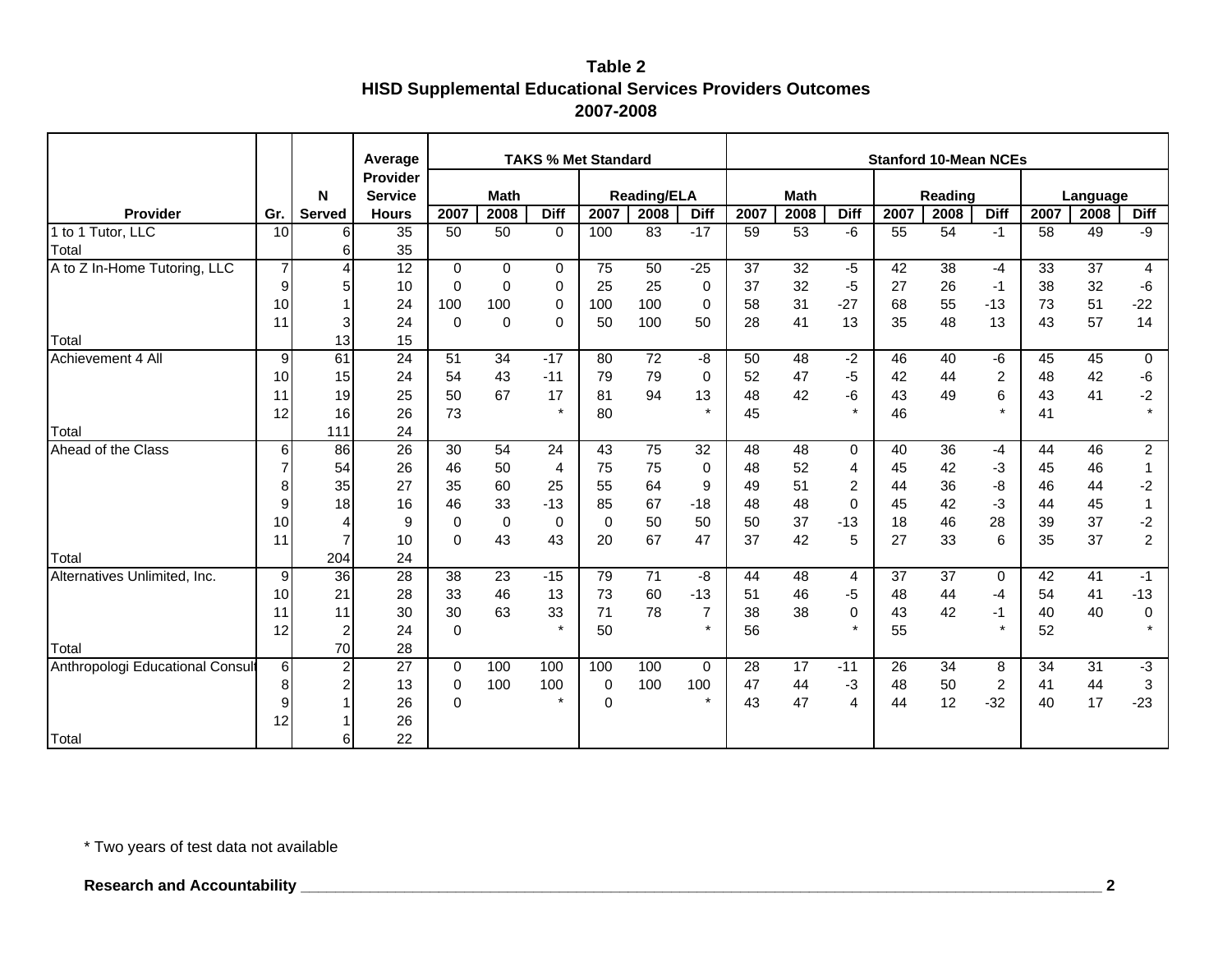|                               |                |                         | Average         |             |             |                | <b>TAKS % Met Standard</b> |                    |                |      |             |                         |                 | <b>Stanford 10-Mean NCEs</b> |                |      |          |                |
|-------------------------------|----------------|-------------------------|-----------------|-------------|-------------|----------------|----------------------------|--------------------|----------------|------|-------------|-------------------------|-----------------|------------------------------|----------------|------|----------|----------------|
|                               |                |                         | Provider        |             |             |                |                            |                    |                |      |             |                         |                 |                              |                |      |          |                |
|                               |                | N                       | <b>Service</b>  |             | <b>Math</b> |                |                            | <b>Reading/ELA</b> |                |      | <b>Math</b> |                         |                 | Reading                      |                |      | Language |                |
| Provider                      | Gr.            | <b>Served</b>           | <b>Hours</b>    | 2007        | 2008        | <b>Diff</b>    | 2007                       | 2008               | <b>Diff</b>    | 2007 | 2008        | <b>Diff</b>             | 2007            | 2008                         | <b>Diff</b>    | 2007 | 2008     | <b>Diff</b>    |
| <b>Catapult Online</b>        | 6              | 17                      | $\overline{13}$ | $\mathbf 0$ | 27          | 27             | 71                         | 85                 | 14             | 38   | 39          | $\overline{\mathbf{1}}$ | $\overline{35}$ | 31                           | -4             | 37   | 37       | 0              |
|                               | 7              | 30                      | 16              | 30          | 53          | 23             | 75                         | 69                 | $-6$           | 40   | 41          | -1                      | 40              | 36                           | -4             | 42   | 39       | -3             |
|                               | 8              | 15                      | 10              | 33          | 55          | 22             | 58                         | 80                 | 22             | 40   | 44          | $\overline{4}$          | 42              | 34                           | -8             | 50   | 44       | -6             |
|                               | 9              | 263                     | 14              | 48          | 50          | $\overline{c}$ | 81                         | 76                 | $-5$           | 49   | 50          | -1                      | 43              | 42                           | -1             | 45   | 44       | -1             |
|                               | 10             | 159                     | 14              | 49          | 50          | $\mathbf{1}$   | 84                         | 82                 | $-2$           | 56   | 51          | $-5$                    | 48              | 44                           | -4             | 49   | 44       | -5             |
|                               | 11             | 92                      | 14              | 46          | 68          | 22             | 65                         | 79                 | 14             | 49   | 47          | $-2$                    | 45              | 47                           | $\overline{2}$ | 45   | 45       | 0              |
|                               | 12             | 100                     | 13              | 73          |             | $\star$        | 83                         | 100                | 17             | 52   | 30          | $-22$                   | 53              | 34                           | $-19$          | 52   | 38       | $-14$          |
| Total                         |                | 676                     | 14              |             |             |                |                            |                    |                |      |             |                         |                 |                              |                |      |          |                |
| Click2Tutor (KnowledgExperts) | 10             | 3                       | 18              | 33          | 50          | 17             | 33                         | 100                | 67             | 48   | 50          | $\overline{2}$          | 33              | 41                           | 8              | 25   | 36       | 11             |
|                               | 11             |                         | 24              | 100         | 100         | $\mathbf 0$    | 100                        | 100                | $\mathbf 0$    | 72   | 60          | $-12$                   | 68              | 60                           | -8             | 53   | 58       | 5              |
| Total                         |                | $\overline{4}$          | 20              |             |             |                |                            |                    |                |      |             |                         |                 |                              |                |      |          |                |
| <b>Educator Resources</b>     | $\overline{9}$ | 3                       | 29              | 0           |             | $\star$        | $\mathbf 0$                |                    | $\star$        | 37   | 50          | 13                      | 17              | 15                           | $-2$           | 15   | 20       | 5              |
|                               | 10             | 13                      | 27              | 9           | 11          | $\overline{c}$ | 9                          | 44                 | 35             | 43   | 37          | $-6$                    | 29              | 28                           | $-1$           | 34   | 34       | 0              |
|                               | 11             | 6                       | 16              | 50          | 100         | 50             | 40                         | 60                 | 20             | 63   | 59          | $-4$                    | 48              | 48                           | $\mathbf 0$    | 48   | 51       | 3              |
|                               | 12             | $\overline{\mathbf{c}}$ | 14              | $\Omega$    |             | $\pmb{\star}$  | 100                        |                    | $\star$        | 44   |             | $\star$                 | 54              |                              | $\star$        | 47   |          |                |
| Total                         |                | 24                      | 24              |             |             |                |                            |                    |                |      |             |                         |                 |                              |                |      |          |                |
| Group Excellence, Ltd.        | 9              | $\overline{13}$         | $9\,$           | 57          | 80          | 23             | $\overline{71}$            | 80                 | 9              | 54   | 56          | $\overline{2}$          | 49              | 46                           | -3             | 47   | 48       | 1              |
|                               | 10             | 7                       | 11              | 57          | 86          | 29             | 71                         | 100                | 29             | 61   | 62          | 1                       | 47              | 52                           | 5              | 53   | 49       | $-4$           |
|                               | 11             | 6                       | 12              | 83          | 83          | 0              | 80                         | 83                 | 3              | 43   | 49          | 6                       | 55              | 52                           | -3             | 41   | 55       | 14             |
|                               | 12             | 5                       | 10              | 75          |             | $\star$        | 75                         |                    | $\star$        | 57   |             | $\star$                 | 50              |                              | $\star$        | 51   |          | $\star$        |
| Total                         |                | 31                      | 10              |             |             |                |                            |                    |                |      |             |                         |                 |                              |                |      |          |                |
| Jet Learning Laboratory, Inc. | 6              | 3                       | $\overline{32}$ |             | 50          | $\star$        | $\mathbf 0$                | 50                 | 50             | 36   | 38          | $\overline{c}$          | 38              | 42                           | 4              | 32   | 34       | $\overline{c}$ |
|                               |                |                         | 38              | 0           | 100         | 100            | 100                        | 100                | 0              | 44   | 51          | $\overline{7}$          | 44              | 34                           | $-10$          | 48   | 45       | $-3$           |
|                               | 8              | 3                       | 31              | 50          | 100         | 50             | 100                        | 100                | 0              | 49   | 43          | -6                      | 37              | 37                           | 0              | 41   | 40       | -1             |
|                               | $\mathbf{Q}$   | 26                      | 27              | 32          | 17          | $-15$          | 68                         | 70                 | $\overline{c}$ | 45   | 49          | $\overline{4}$          | 43              | 45                           | $\overline{c}$ | 46   | 46       | 0              |
|                               | 10             | 40                      | 28              | 21          | 24          | $\sqrt{3}$     | 77                         | 73                 | $-4$           | 51   | 42          | -9                      | 42              | 42                           | 0              | 49   | 42       | $-7$           |
|                               | 11             | 11                      | 32              | 18          | 50          | 32             | 45                         | 100                | 55             | 37   | 36          | $-1$                    | 45              | 54                           | 9              | 41   | 50       | 9              |
|                               | 12             | 36                      | 33              | 47          |             | $\star$        | 79                         |                    | $\star$        | 42   |             | $\star$                 | 47              |                              | $\star$        | 49   |          |                |
| Total                         |                | 120                     | 30              |             |             |                |                            |                    |                |      |             |                         |                 |                              |                |      |          |                |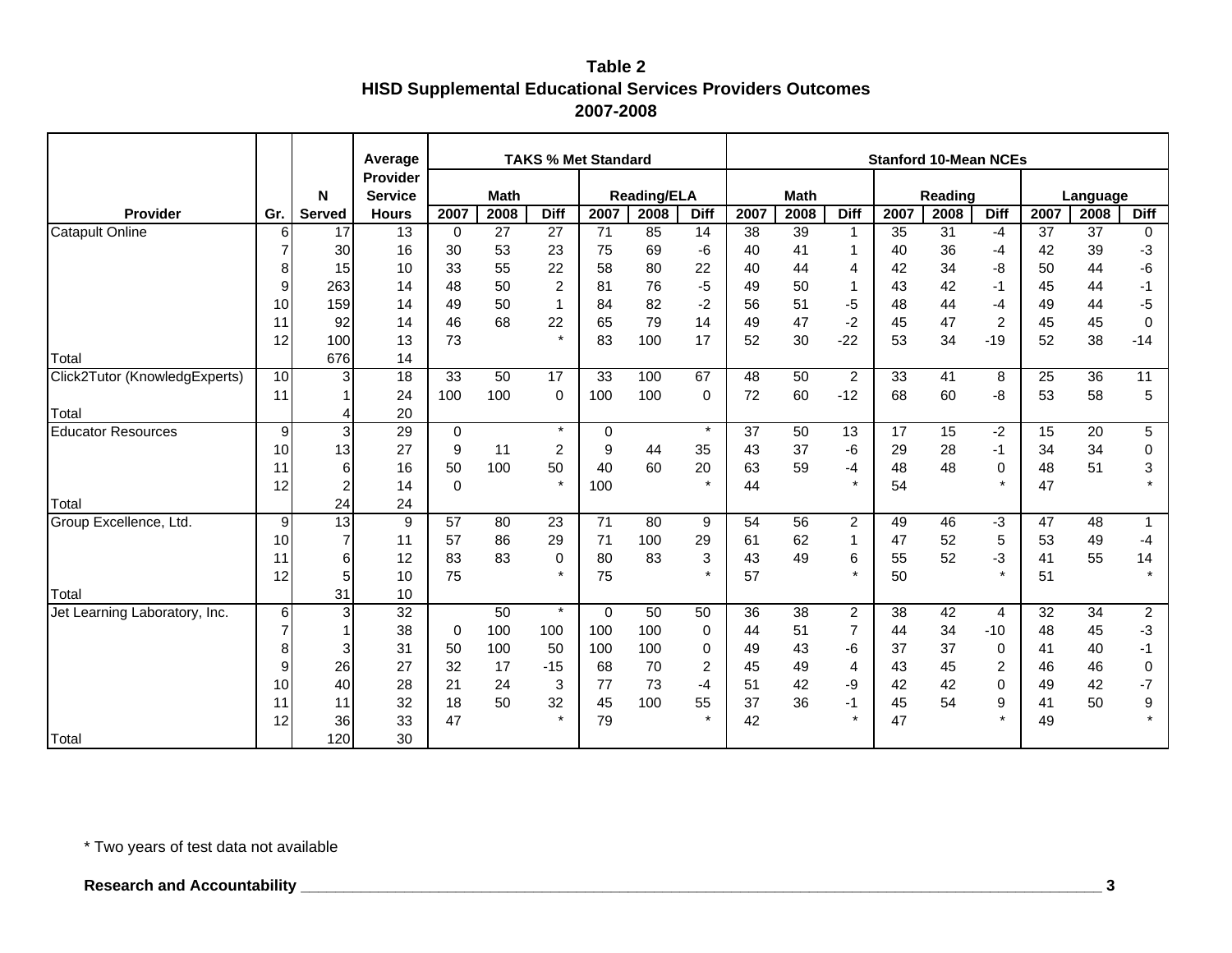|                                    |                |                | Average                    |             |             | <b>TAKS % Met Standard</b> |             |                    |                |                 |                 |                      |      | <b>Stanford 10-Mean NCEs</b> |                |                 |          |                |
|------------------------------------|----------------|----------------|----------------------------|-------------|-------------|----------------------------|-------------|--------------------|----------------|-----------------|-----------------|----------------------|------|------------------------------|----------------|-----------------|----------|----------------|
|                                    |                | N              | Provider<br><b>Service</b> |             | <b>Math</b> |                            |             | <b>Reading/ELA</b> |                |                 | <b>Math</b>     |                      |      | Reading                      |                |                 | Language |                |
| <b>Provider</b>                    | Gr.            | <b>Served</b>  | <b>Hours</b>               | 2007        | 2008        | <b>Diff</b>                | 2007        | 2008               | <b>Diff</b>    | 2007            | 2008            | <b>Diff</b>          | 2007 | 2008                         | <b>Diff</b>    | 2007            | 2008     | <b>Diff</b>    |
| KnowledgePoints                    | 6              | 8              | $\overline{26}$            |             | 63          | $\star$                    | 67          | 100                | 33             | 52              | 49              | لۍ.                  | 47   | 55                           | 8              | 49              | 47       | $-2$           |
|                                    |                | $6 \mid$       | 26                         | 20          | 40          | 20                         | 80          | 60                 | $-20$          | 49              | 51              | $\sqrt{2}$           | 43   | 42                           | -1             | 48              | 53       | 5              |
|                                    | 9              | 43             | 28                         | 69          | 55          | $-14$                      | 81          | 85                 | $\overline{4}$ | 54              | 53              | $-1$                 | 45   | 46                           | $\mathbf{1}$   | 49              | 45       | -4             |
|                                    | 10             | 56             | 29                         | 31          | 57          | 26                         | 73          | 88                 | 15             | 54              | 51              | $-3$                 | 47   | 46                           | $-1$           | 51              | 43       | -8             |
|                                    | 11             | 34             | 28                         | 28          | 60          | 32                         | 77          | 87                 | 10             | 45              | 42              | $-3$                 | 43   | 45                           | $\overline{c}$ | 41              | 42       |                |
|                                    | 12             | 25             | 27                         | 52          |             | $\star$                    | 86          |                    | $\star$        | 47              |                 | $\star$              | 54   |                              | $\star$        | 50              |          |                |
| Total                              |                | 172            | 28                         |             |             |                            |             |                    |                |                 |                 |                      |      |                              |                |                 |          |                |
| Learning Scholars                  | 10             |                | 13                         | $\Omega$    |             | $\star$                    | $\mathbf 0$ |                    | $\star$        | 54              | $\overline{34}$ | $-20$                | 41   | 37                           | $-4$           | $\overline{38}$ | 42       | $\overline{4}$ |
| Total                              |                |                | 13                         |             |             |                            |             |                    |                |                 |                 |                      |      |                              |                |                 |          |                |
| Mathnasium Learning Center         | 6 <sup>1</sup> | 1              | $\overline{17}$            |             | 100         | $\star$                    |             | 100                | $\star$        | $\overline{54}$ | 60              | 6                    | 58   | 46                           | $-12$          | 67              | 49       | $-18$          |
| (Pearland)                         | 8              |                | 13                         | $\mathbf 0$ | 100         | 100                        | $\mathbf 0$ | 100                | 100            | 34              | 41              | $\overline{7}$       | 44   | 32                           | $-12$          | 53              | 45       | -8             |
|                                    | 9              |                | 12                         | 100         | $\mathbf 0$ | $-100$                     | 100         | 50                 | $-50$          | 59              | 45              | $-14$                | 61   | 47                           | $-14$          | 60              | 54       | -6             |
| Total                              |                | 4              | 14                         |             |             |                            |             |                    |                |                 |                 |                      |      |                              |                |                 |          |                |
| Mentorscope                        | $\overline{9}$ | $\overline{9}$ | 6                          | 33          | 13          | $-20$                      | 83          | 75                 | -8             | 47              | 52              | 5                    | 46   | 46                           | $\mathbf 0$    | 46              | 42       | $-4$           |
|                                    | 10             | 10             | 8                          | 14          | 14          | $\mathbf 0$                | 100         | 71                 | $-29$          | 55              | 51              | -4                   | 45   | 42                           | -3             | 46              | 41       | $-5$           |
|                                    | 11             | 5 <sub>l</sub> | 10                         | 60          | 75          | 15                         | 80          | 100                | 20             | 67              | 59              | -8                   | 63   | 72                           | 9              | 53              | 66       | 13             |
|                                    | 12             | 8              | $\overline{7}$             | 100         |             | $\star$                    | 67          |                    | $\star$        | 57              |                 | $\ddot{\phantom{0}}$ | 58   |                              | $\star$        | 52              |          |                |
| Total                              |                | 32             | $\overline{7}$             |             |             |                            |             |                    |                |                 |                 |                      |      |                              |                |                 |          |                |
| <b>Motivating Tomorrows' Minds</b> |                | 13             | 19                         | 27          | 80          | 53                         | 73          | 100                | 27             | 41              | 61              | 20                   | 37   | 45                           | 8              | 33              | 51       | 18             |
|                                    | 8              | 4              | 25                         | 75          | 50          | $-25$                      | 75          | 67                 | -8             | 54              | 60              | 6                    | 51   | 49                           | $-2$           | 55              | 58       | 3              |
|                                    | 9              | 21             | 26                         | 41          | 30          | $-11$                      | 59          | 70                 | 11             | 49              | 45              | -4                   | 45   | 39                           | -6             | 45              | 40       | $-5$           |
|                                    | 10             | 4              | 42                         |             | $\mathbf 0$ | $\star$                    |             | $\mathbf 0$        | $\star$        | 31              | 37              | 6                    | 14   | 18                           | 4              | 18              | 17       | $-1$           |
|                                    | 11             | 13             | 13                         | 73          | 86          | 13                         | 64          | 86                 | 22             | 52              | 50              | $-2$                 | 48   | 45                           | -3             | 49              | 47       | $-2$           |
|                                    | 12             | 9              | 36                         | 43          |             | $\star$                    | 57          |                    | $\star$        | 38              |                 | $\star$              | 36   |                              | $\star$        | 45              |          |                |
| Total                              |                | 64             | 24                         |             |             |                            |             |                    |                |                 |                 |                      |      |                              |                |                 |          |                |
| <b>Multicultural Literacy</b>      | $\overline{9}$ | 61             | 19                         | 50          | 45          | -5                         | 75          | $\overline{74}$    | $-1$           | 54              | 54              | 0                    | 43   | 42                           | $-1$           | 46              | 46       | 0              |
|                                    | 10             |                | 27                         | 0           | $\mathbf 0$ | $\Omega$                   | 40          | 57                 | 17             | 45              | 44              | $-1$                 | 33   | 33                           | 0              | 36              | 29       | $-7$           |
|                                    | 11             |                | 33                         | $\mathbf 0$ | 100         | 100                        | $\mathbf 0$ | $\mathbf 0$        | 0              | 41              | 34              | $-7$                 | 47   | 40                           | $-7$           | 41              | 35       | -6             |
|                                    | 12             |                | 24                         | 0           |             | $\star$                    | 100         |                    | $\star$        | 33              |                 | $\star$              | 49   |                              | $\star$        | 43              |          |                |
| Total                              |                | 70             | 20                         |             |             |                            |             |                    |                |                 |                 |                      |      |                              |                |                 |          |                |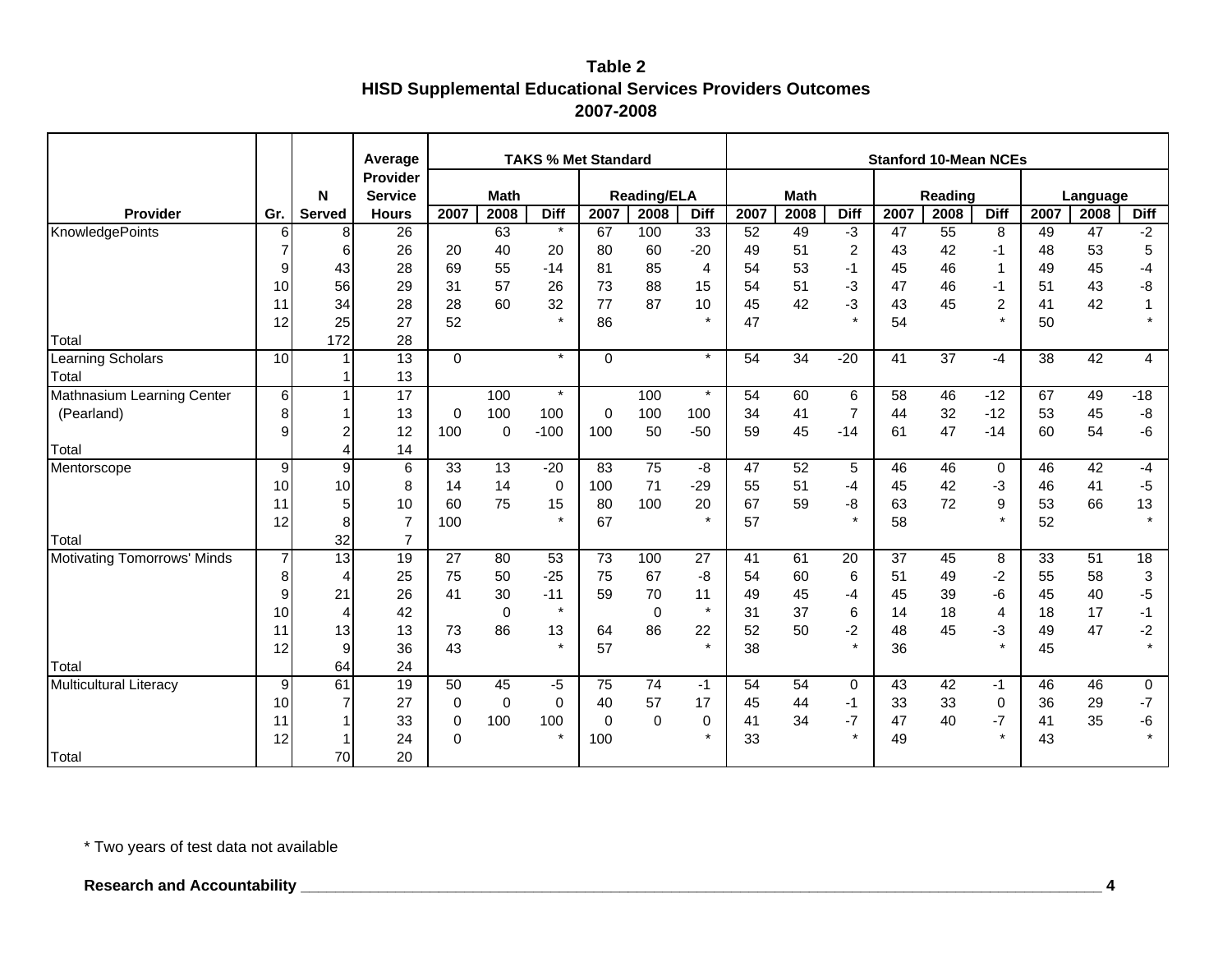|                                 |     |                | Average         |          |             | <b>TAKS % Met Standard</b> |             |                    |             |      |             |                |      | <b>Stanford 10-Mean NCEs</b> |                |      |          |             |
|---------------------------------|-----|----------------|-----------------|----------|-------------|----------------------------|-------------|--------------------|-------------|------|-------------|----------------|------|------------------------------|----------------|------|----------|-------------|
|                                 |     |                | <b>Provider</b> |          |             |                            |             |                    |             |      |             |                |      |                              |                |      |          |             |
|                                 |     | N              | <b>Service</b>  |          | <b>Math</b> |                            |             | <b>Reading/ELA</b> |             |      | <b>Math</b> |                |      | Reading                      |                |      | Language |             |
| Provider                        | Gr. | Served         | <b>Hours</b>    | 2007     | 2008        | <b>Diff</b>                | 2007        | 2008               | <b>Diff</b> | 2007 | 2008        | <b>Diff</b>    | 2007 | 2008                         | <b>Diff</b>    | 2007 | 2008     | <b>Diff</b> |
| Read, Write, & Create, Inc.     | 9   | $5\vert$       | 9               | $\Omega$ | 100         | 100                        | 0           | 100                | 100         | 30   | 44          | 14             | 13   | 32                           | 19             | 26   | 34       | 8           |
|                                 | 10  | 3              | 17              | 50       | 100         | 50                         | 50          | 100                | 50          | 45   | 61          | 16             | 36   | 49                           | 13             | 54   | 39       | $-15$       |
|                                 | 11  |                | 20              | $\Omega$ |             | $\star$                    | $\Omega$    |                    | $\star$     | 54   |             |                | 29   |                              | $\star$        | 33   |          |             |
|                                 | 12  |                | 22              |          |             |                            |             |                    |             |      |             |                |      |                              |                |      |          |             |
| Total                           |     | 10             | 14              |          |             |                            |             |                    |             |      |             |                |      |                              |                |      |          |             |
| Sehah Youth & Fitness Center    | 6   |                | $\overline{25}$ |          | 100         | $\star$                    |             | 100                | 100         | 54   | 54          | 0              | 66   | 51                           | $-15$          | 50   | 49       | $-1$        |
|                                 | 10  | 2              | 24              | 100      | 50          | $-50$                      | 100         | 100                | 0           | 49   | 46          | $-3$           | 40   | 38                           | $-2$           | 43   | 32       | $-11$       |
|                                 | 11  | $\overline{2}$ | 29              | 100      | 50          | $-50$                      | $\mathbf 0$ | 50                 | 50          | 41   | 28          | $-13$          | 48   | 33                           | $-15$          | 41   | 50       | 9           |
| Total                           |     | 5              | 26              |          |             |                            |             |                    |             |      |             |                |      |                              |                |      |          |             |
| Senoj Group                     | 6   |                | 6               |          | 0           | $\star$                    | $\mathbf 0$ | $\mathbf 0$        | 0           | 33   | 25          | -8             | 55   | 42                           | $-13$          | 32   | 32       | $\mathbf 0$ |
|                                 | 8   |                | 6               | 100      | 100         | 0                          | 100         | 100                | 0           | 66   | 68          | $\overline{c}$ | 67   | 57                           | $-10$          | 81   | 57       | $-24$       |
| Total                           |     | $\overline{2}$ | 6               |          |             |                            |             |                    |             |      |             |                |      |                              |                |      |          |             |
| THIRST Teacher Training, LLC    | 6   |                | 22              |          | $\Omega$    | $\star$                    |             | 100                | 100         | 31   | 22          | -9             | 52   | 13                           | $-39$          | 52   | 41       | $-11$       |
|                                 |     | 2              | 24              | 50       |             | $\star$                    | 50          |                    | $\star$     | 60   | 59          | $-1$           | 55   | 41                           | $-14$          | 54   | 49       | -5          |
|                                 | 8   | 3              | 23              | 33       |             | $\star$                    | 67          |                    | $\star$     | 42   | 46          | 4              | 53   | 45                           | -8             | 63   | 42       | $-21$       |
|                                 | 9   | 15             | 17              | 53       | 50          | $-3$                       | 87          | 80                 | $-7$        | 52   | 51          | -1             | 44   | 41                           | -3             | 49   | 48       | -1          |
|                                 | 10  | 9              | 23              | 33       | 22          | $-11$                      | 78          | 67                 | $-11$       | 48   | 40          | -8             | 43   | 45                           | $\overline{c}$ | 46   | 43       | -3          |
|                                 | 11  | 12             | 19              | 33       | 44          | 11                         | 75          | 89                 | 14          | 45   | 39          | -6             | 44   | 40                           | -4             | 46   | 45       | -1          |
|                                 | 12  | 6              | 20              | $\Omega$ |             | $\star$                    | 50          |                    | $\star$     | 31   |             |                | 48   |                              | $\mathbf{r}$   | 36   |          | $\star$     |
| Total                           |     | 48             | 20              |          |             |                            |             |                    |             |      |             |                |      |                              |                |      |          |             |
| Trice Education Resources, Inc. | 9   | 3              | 8               | $\Omega$ | 0           | 0                          | $\Omega$    | $\mathbf 0$        | 0           | 26   | 44          | 18             | 21   | 20                           | -1             | 24   | 19       | -5          |
|                                 | 10  |                | 4               | 0        | 0           | 0                          | 100         | 100                | 0           | 44   | 38          | -6             | 34   | 26                           | -8             | 36   | 32       | -4          |
|                                 | 11  | 2              | 15              | 50       | 50          | 0                          | $\Omega$    | 50                 | 50          | 29   | 55          | 26             | 33   | 43                           | 10             | 30   | 44       | 14          |
| Total                           |     | 6              | 10              |          |             |                            |             |                    |             |      |             |                |      |                              |                |      |          |             |
| <b>Total-All Providers</b>      |     | 1,679          | 20              |          |             |                            |             |                    |             |      |             |                |      |                              |                |      |          |             |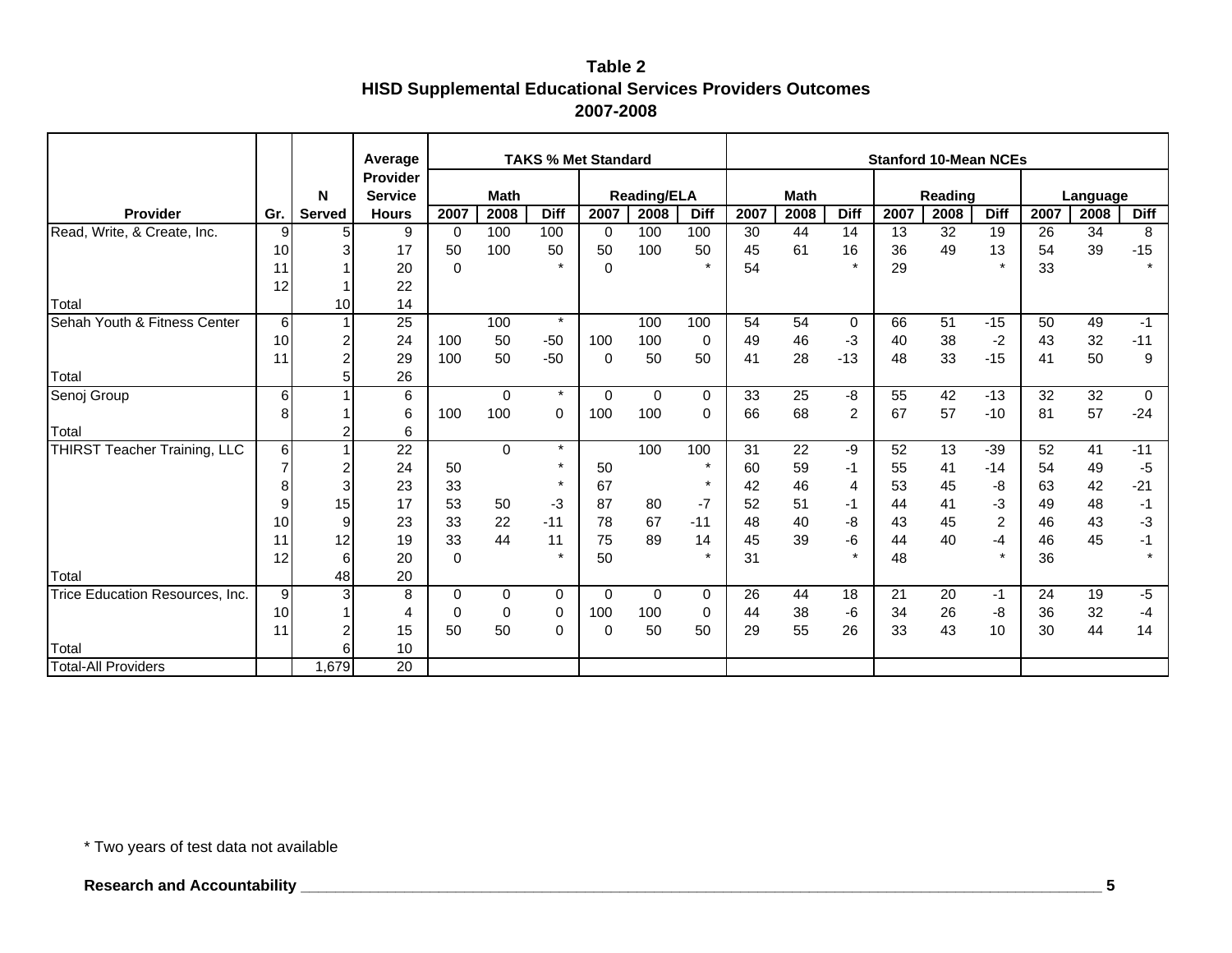### **Table 3 HISD Supplemental Educational Services Schools Outcomes 2007-2008**

|                              |                 |                   |                                  | Average               |                 |                     |                      | <b>TAKS % Met Standard</b> |                            |                           |            |            |                      | <b>Stanford 10-Mean NCEs</b> |                 |                             |            |                  |                         |
|------------------------------|-----------------|-------------------|----------------------------------|-----------------------|-----------------|---------------------|----------------------|----------------------------|----------------------------|---------------------------|------------|------------|----------------------|------------------------------|-----------------|-----------------------------|------------|------------------|-------------------------|
|                              |                 | N Econ.           |                                  | Provider              |                 |                     |                      |                            |                            |                           |            |            |                      |                              |                 |                             |            |                  |                         |
| <b>School</b>                |                 | Disadv.           |                                  | <b>Service</b>        | 2007            | <b>Math</b>         |                      |                            | <b>Reading/ELA</b><br>2008 |                           |            | Math       |                      |                              | Reading<br>2008 | <b>Diff</b>                 |            | Language<br>2008 | <b>Diff</b>             |
| Alta Academy                 | Gr.<br>10       | Enrolled<br>59    | <b>N</b> Served                  | <b>Hours</b><br>10    | 50              | 2008<br>$\mathbf 0$ | <b>Diff</b><br>$-50$ | 2007<br>50                 | $\mathbf 0$                | <b>Diff</b><br>$-50$      | 2007<br>61 | 2008<br>40 | <b>Diff</b><br>$-21$ | 2007<br>$\overline{48}$      | $\overline{38}$ | $-10$                       | 2007<br>48 | 44               | $-4$                    |
| Alta Academy                 | 12              | 137               | $\overline{c}$<br>$\overline{3}$ | 5                     | $\mathbf 0$     |                     | $\star$              | 33                         | 100                        | 67                        | 49         | 30         | $-19$                | 43                           | 34              | -9                          | 34         | 38               | $\overline{4}$          |
| Total                        |                 | 196               | 5                                | 7                     |                 |                     |                      |                            |                            |                           |            |            |                      |                              |                 |                             |            |                  |                         |
| Austin High School           | $\overline{9}$  | 678               | 79                               | 17                    | 52              | 64                  | 12                   | 75                         | $\overline{74}$            | $-1$                      | 51         | 52         | $\mathbf{1}$         | 45                           | 42              | $-3$                        | 46         | 45               | $-1$                    |
| Austin High School           | 10              | 465               | 56                               | 19                    | 44              | 54                  | 10                   | 67                         | 78                         | 11                        | 56         | 52         | $-4$                 | 41                           | 41              | $\mathbf 0$                 | 46         | 42               | $-4$                    |
| Austin High School           | 11              | 432               | 31                               | 15                    | 55              | 92                  | 37                   | 71                         | 80                         | 9                         | 53         | 52         | $-1$                 | 43                           | 49              | 6                           | 46         | 46               | 0                       |
|                              |                 | 352               | 26                               |                       | 91              |                     |                      | 95                         | $\Omega$                   | $-95$                     | 55         |            | $\star$              | 58                           |                 | $\star$                     | 56         |                  |                         |
| Austin High School           | 12              |                   |                                  | 16                    |                 |                     |                      |                            |                            |                           |            |            |                      |                              |                 |                             |            |                  |                         |
| Total                        |                 | 1,927             | 192<br>63                        | 17<br>$\overline{24}$ |                 |                     |                      |                            |                            |                           |            |            |                      |                              |                 |                             |            |                  |                         |
| Chavez High School           | 9               | 894               |                                  |                       | 68              | 60                  | -8                   | $\overline{82}$            | 85                         | 3                         | 53         | 54         | $\mathbf{1}$         | 45                           | 47              | $\overline{2}$              | 48         | 46               | $-2$                    |
| Chavez High School           | 10 <sup>1</sup> | 600               | 58                               | 25                    | 35              | 65                  | 30                   | 71                         | 90                         | 19                        | 54         | 53         | $-1$                 | 47                           | 48              | $\mathbf{1}$                | 52         | 44               | -8                      |
| Chavez High School           | 11              | 431               | 30                               | 25                    | 41              | 70                  | 29                   | 85                         | 87                         | $\overline{c}$<br>$\star$ | 45         | 43         | $-2$<br>$\star$      | 46                           | 48              | $\boldsymbol{2}$<br>$\star$ | 42         | 43               | $\mathbf{1}$<br>$\star$ |
| Chavez High School           | 12              | 450               | 29                               | 25                    | 52              |                     |                      | 79                         |                            |                           | 49         |            |                      | 55                           |                 |                             | 52         |                  |                         |
| Total                        |                 | 2,375             | 180                              | 25                    |                 |                     |                      |                            |                            |                           |            |            |                      |                              |                 |                             |            |                  |                         |
| <b>CLC High School</b>       | 9               | 212               | 25                               | $\overline{12}$       | 18              | 15                  | $-3$                 | 73                         | 63                         | $-10$                     | 40         | 41         | $\mathbf{1}$         | 44                           | 36              | -8                          | 42         | 41               | $-1$                    |
| <b>CLC High School</b>       | 10              | 137               | 9                                | 14                    | 22              | 0                   | $-22$                | 67                         | 67                         | 0                         | 43         | 39         | $-4$                 | 36                           | 34              | $-2$                        | 41         | 27               | $-14$                   |
| <b>CLC High School</b>       | 11              | 104               | 8                                | 10                    | $\mathbf 0$     | $\mathbf 0$         | $\mathbf 0$          | 29                         | 67                         | 38                        | 43         | 30         | $-13$                | 35                           | 32              | $-3$                        | 40         | 34               | -6                      |
| <b>CLC High School</b>       | 12              | 69                | 10                               | 15                    | 71              |                     |                      | 57                         |                            | $\star$                   | 41         |            | $\star$              | 49                           |                 | $\star$                     | 45         |                  | $\star$                 |
| Total                        |                 | 522               | 52                               | 13                    |                 |                     |                      |                            |                            |                           |            |            |                      |                              |                 |                             |            |                  |                         |
| <b>CLC Middle School</b>     | $\overline{7}$  | $\frac{111}{111}$ | 9                                | 15                    | $\overline{11}$ | 0                   | $-11$                | 89                         | $\overline{75}$            | $-14$                     | 42         | 34         | -8                   | 46                           | 38              | -8                          | 43         | 39               | $-4$                    |
| <b>CLC Middle School</b>     | 8               | 114               | 6                                | 17                    | 33              | $\mathbf 0$         | $-33$                | 83                         | $\mathbf 0$                | $-83$                     | 44         | 41         | $-3$                 | 45                           | 36              | -9                          | 54         | 37               | $-17$                   |
| Total                        |                 | 225               | 15                               | 16                    |                 |                     |                      |                            |                            |                           |            |            |                      |                              |                 |                             |            |                  |                         |
| Davis High School            | 9               | 585               | 47                               | 15                    | 58              | 61                  | 3                    | 81                         | $\overline{78}$            | $-3$                      | 51         | 57         | 6                    | 45                           | 44              | $-1$                        | 47         | 46               | $-1$                    |
| Davis High School            | 10 <sup>1</sup> | 371               | 22                               | 14                    | 53              | 50                  | -3                   | 84                         | 86                         | 2                         | 61         | 52         | -9                   | 49                           | 46              | -3                          | 52         | 45               | $-7$                    |
| Davis High School            | 11              | 323               | 25                               | 13                    | 57              | 86                  | 29                   | 65                         | 90                         | 25                        | 49         | 54         | 5                    | 51                           | 52              | $\mathbf{1}$                | 47         | 49               | $\overline{c}$          |
| Davis High School            | 12              | 351               | 18                               | 15                    | 83              |                     |                      | 83                         |                            |                           | 55         |            | $\star$              | 52                           |                 | $\star$                     | 48         |                  |                         |
| Total                        |                 | 1,630             | 112                              | 14                    |                 |                     |                      |                            |                            |                           |            |            |                      |                              |                 |                             |            |                  |                         |
| <b>Dowling Middle School</b> | 6               | 507               | 43                               | 20                    | $\mathbf 0$     | 47                  | 47                   | 39                         | 89                         | 50                        | 47         | 43         | $-4$                 | 42                           | 43              | $\mathbf 1$                 | 43         | 44               | $\mathbf{1}$            |
| Dowling Middle School        | 7               | 590               | 36                               | 17                    | 35              | 43                  | 8                    | 88                         | 64                         | $-24$                     | 44         | 47         | 3                    | 46                           | 45              | $-1$                        | 47         | 48               | $\mathbf{1}$            |
| Dowling Middle School        | 8               | 564               | 20                               | 22                    | 29              | 56                  | 27                   | 53                         | 81                         | 28                        | 41         | 44         | 3                    | 47                           | 42              | $-5$                        | 53         | 47               | -6                      |
| Total                        |                 | 1,661             | 99                               | 20                    |                 |                     |                      |                            |                            |                           |            |            |                      |                              |                 |                             |            |                  |                         |
| Furr High School             | 9               | 359               | $\frac{1}{8}$                    | $\overline{12}$       | 44              | 17                  | $-27$                | 89                         | 64                         | $-25$                     | 41         | 50         | 9                    | 38                           | 36              | $-2$                        | 37         | 37               | 0                       |
| Furr High School             | 10 <sup>1</sup> | 192               | 10                               | 14                    | 38              | 57                  | 19                   | 100                        | 86                         | $-14$                     | 61         | 53         | -8                   | 52                           | 49              | $-3$                        | 50         | 48               | -2                      |
| Furr High School             | 11              | 191               | $\overline{4}$                   | 19                    | 33              | 100                 | 67                   | 100                        | 100                        | $\mathbf 0$               | 50         | 50         | 0                    | 57                           | 55              | $-2$                        | 55         | 56               | 1                       |
| Furr High School             | 12              | 151               | 10                               | 9                     | 50              |                     |                      | 80                         |                            | $\star$                   | 57         |            | $\star$              | 47                           |                 | $\star$                     | 45         |                  | $\star$                 |
| Total                        |                 | 893               | 42                               | 13                    |                 |                     |                      |                            |                            |                           |            |            |                      |                              |                 |                             |            |                  |                         |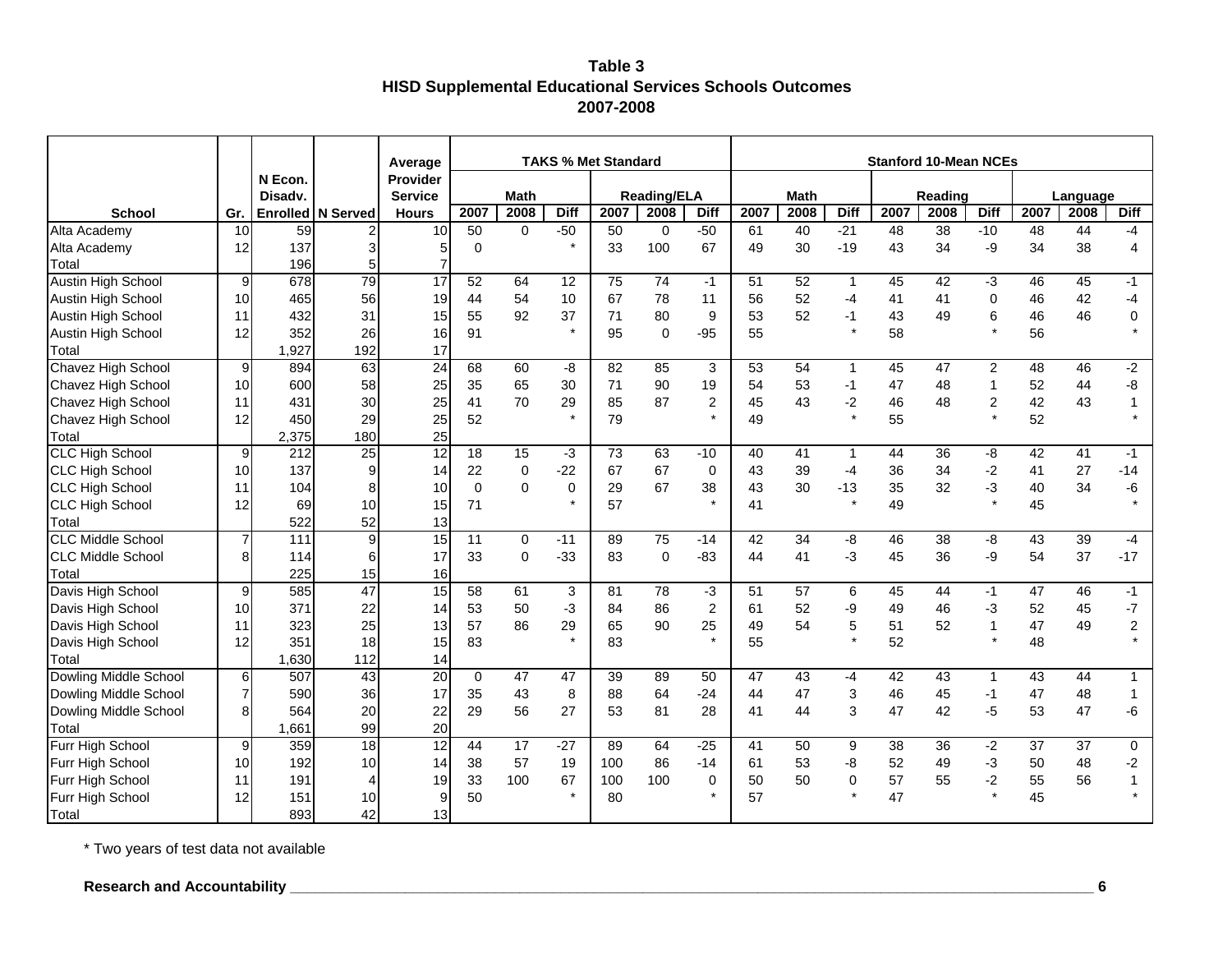### **Table 3 HISD Supplemental Educational Services Schools Outcomes 2007-2008**

|                             |                 |                 |                 | Average         |      |             |                | <b>TAKS % Met Standard</b> |                    |             |      |             |                | <b>Stanford 10-Mean NCEs</b> |         |                |      |          |                |
|-----------------------------|-----------------|-----------------|-----------------|-----------------|------|-------------|----------------|----------------------------|--------------------|-------------|------|-------------|----------------|------------------------------|---------|----------------|------|----------|----------------|
|                             |                 | N Econ.         |                 | <b>Provider</b> |      |             |                |                            |                    |             |      |             |                |                              |         |                |      |          |                |
|                             |                 | Disadv.         |                 | <b>Service</b>  |      | <b>Math</b> |                |                            | <b>Reading/ELA</b> |             |      | <b>Math</b> |                |                              | Reading |                |      | Language |                |
| <b>School</b>               | Gr.             | <b>Enrolled</b> | N Served        | <b>Hours</b>    | 2007 | 2008        | <b>Diff</b>    | 2007                       | 2008               | <b>Diff</b> | 2007 | 2008        | <b>Diff</b>    | 2007                         | 2008    | <b>Diff</b>    | 2007 | 2008     | <b>Diff</b>    |
| <b>Houston High School</b>  | 9               | 973             | 33              | 13              | 39   | 34          | $-5$           | 75                         | 80                 | 5           | 46   | 42          | -4             | 43                           | 39      | $-4$           | 44   | 43       | $-1$           |
| Houston High School         | 10              | 604             | 25              | 19              | 37   | 36          | $-1$           | 83                         | 74                 | -9          | 55   | 46          | -9             | 46                           | 37      | -9             | 47   | 41       | -6             |
| <b>Houston High School</b>  | 11              | 480             | 14              | 23              | 9    | 57          | 48             | 64                         | 79                 | 15          | 43   | 43          | $\mathbf 0$    | 37                           | 39      | $\mathbf 2$    | 40   | 41       |                |
| Houston High School         | 12              | 450             | 10              | 14              | 71   |             |                | 100                        |                    | $\star$     | 43   |             | $\star$        | 46                           |         | $\star$        | 54   |          | $\star$        |
| Total                       |                 | 2,507           | 82              | 17              |      |             |                |                            |                    |             |      |             |                |                              |         |                |      |          |                |
| Jones High School           | 9               | 318             | 46              | $\overline{23}$ | 51   | 34          | $-17$          | 80                         | 77                 | $-3$        | 49   | 46          | -3             | 47                           | 37      | $-10$          | 46   | 44       | $-2$           |
| Jones High School           | 10 <sup>1</sup> | 173             | 12              | 21              | 45   | 17          | $-28$          | 78                         | 50                 | $-28$       | 47   | 46          | $-1$           | 36                           | 41      | 5              | 43   | 40       | $-3$           |
| Jones High School           | 11              | 218             | 15              | 22              | 40   | 50          | 10             | 80                         | 92                 | 12          | 46   | 36          | $-10$          | 38                           | 44      | 6              | 40   | 39       | $-1$           |
| Jones High School           | 12              | 137             | 20              | 24              | 72   |             |                | 78                         |                    | $\star$     | 46   |             | $\star$        | 47                           |         | $\star$        | 44   |          | $\star$        |
| Total                       |                 | 846             | 93              | 23              |      |             |                |                            |                    |             |      |             |                |                              |         |                |      |          |                |
| Lee High School             | 9               | 912             | 14              | 18              | 33   | 30          | $-3$           | 50                         | 64                 | 14          | 43   | 50          | $\overline{7}$ | 38                           | 36      | $-2$           | 36   | 37       | $\mathbf{1}$   |
| Lee High School             | 10 <sup>1</sup> | 451             | 4               | 18              | 25   | 50          | 25             | 75                         | 75                 | $\mathbf 0$ | 23   | 53          | 30             | 44                           | 39      | $-5$           | 41   | 37       | -4             |
| Lee High School             | 11              | 242             | 6               | 16 <sup>1</sup> | 20   | 40          | 20             | 25                         | 60                 | 35          | 48   | 37          | $-11$          | 37                           | 38      | $\mathbf 1$    | 39   | 39       | 0              |
| Lee High School             | 12              | 319             | 4               | 10 <sup>1</sup> | 50   |             | $\star$        | 75                         |                    |             | 39   |             | $\star$        | 49                           |         | $\star$        | 45   |          |                |
| Total                       |                 | 1,924           | 28              | 16              |      |             |                |                            |                    |             |      |             |                |                              |         |                |      |          |                |
| Sharpstown High School      | 9               | 623             | 66              | 21              | 50   | 57          | $\overline{7}$ | 79                         | 81                 | 2           | 53   | 55          | 2              | 43                           | 44      | $\mathbf{1}$   | 45   | 46       | $\mathbf{1}$   |
| Sharpstown High School      | 10              | 386             | 25              | 22              | 17   | 53          | 36             | 78                         | 63                 | $-15$       | 52   | 47          | -5             | 43                           | 41      | $-2$           | 50   | 40       | $-10$          |
| Sharpstown High School      | 11              | 279             | 20              | 23              | 39   | 53          | 14             | 50                         | 76                 | 26          | 42   | 45          | 3              | 39                           | 43      | $\overline{4}$ | 37   | 43       | 6              |
| Sharpstown High School      | 12              | 240             | 9               | 16              | 67   |             | $\star$        | 100                        |                    | $\star$     | 62   |             | $\star$        | 58                           |         | $\star$        | 54   |          |                |
| Total                       |                 | ,528            | 120             | 21              |      |             |                |                            |                    |             |      |             |                |                              |         |                |      |          |                |
| <b>Sterling High School</b> | 9               | 464             | 59              | 19              | 47   | 30          | $-17$          | 78                         | 63                 | $-15$       | 47   | 48          | $\mathbf{1}$   | 42                           | 41      | -1             | 43   | 45       | $\overline{2}$ |
| <b>Sterling High School</b> | 10              | 258             | 29              | 20              | 55   | 46          | -9             | 67                         | 88                 | 21          | 51   | 42          | -9             | 40                           | 45      | 5              | 44   | 39       | $-5$           |
| <b>Sterling High School</b> | 11              | 208             | 22              | 19              | 37   | 53          | 16             | 53                         | 71                 | 18          | 48   | 42          | -6             | 39                           | 43      | 4              | 42   | 43       | 1              |
| <b>Sterling High School</b> | 12              | 211             | 8               | 24              | 14   |             |                | 100                        |                    |             | 35   |             | $\star$        | 42                           |         | $\star$        | 46   |          |                |
| Total                       |                 | 1,141           | 118             | 20              |      |             |                |                            |                    |             |      |             |                |                              |         |                |      |          |                |
| <b>Thomas Middle School</b> | $6 \,$          | 187             | $\overline{77}$ | $\overline{27}$ | 28   | 53          | 25             | 51                         | 71                 | 20          | 45   | 47          | $\overline{2}$ | 40                           | 33      | $-7$           | 43   | 44       | $\mathbf{1}$   |
| <b>Thomas Middle School</b> | 7               | 217             | 65              | 26              | 41   | 69          | 28             | 66                         | 85                 | 19          | 47   | 53          | 6              | 41                           | 39      | $-2$           | 41   | 45       | 4              |
| <b>Thomas Middle School</b> | 8               | 217             | 38              | 22              | 44   | 68          | 24             | 56                         | 67                 | 11          | 51   | 55          | $\overline{4}$ | 43                           | 37      | -6             | 45   | 46       | 1              |
| Total                       |                 | 621             | 180             | 25              |      |             |                |                            |                    |             |      |             |                |                              |         |                |      |          |                |
| <b>Westbury High School</b> | 9               | 721             | 40              | 19              | 43   | 33          | $-10$          | 78                         | $\overline{72}$    | -6          | 53   | 48          | -5             | 43                           | 38      | $-5$           | 47   | 43       | $-4$           |
| Westbury High School        | 10 <sup>1</sup> | 471             | 54              | 25              | 32   | 31          | $-1$           | 76                         | 73                 | -3          | 52   | 44          | -8             | 44                           | 41      | $-3$           | 49   | 43       | -6             |
| <b>Westbury High School</b> | 11              | 394             | 15              | 22              | 31   | 60          | 29             | 46                         | 100                | 54          | 41   | 40          | $-1$           | 50                           | 47      | $-3$           | 47   | 50       | 3              |
| <b>Westbury High School</b> | 12              | 369             | 13              | 27              | 23   |             |                | 55                         |                    |             | 33   |             | $\star$        | 37                           |         | $\star$        | 43   |          |                |
| Total                       |                 | ,955            | 122             | 23              |      |             |                |                            |                    |             |      |             |                |                              |         |                |      |          |                |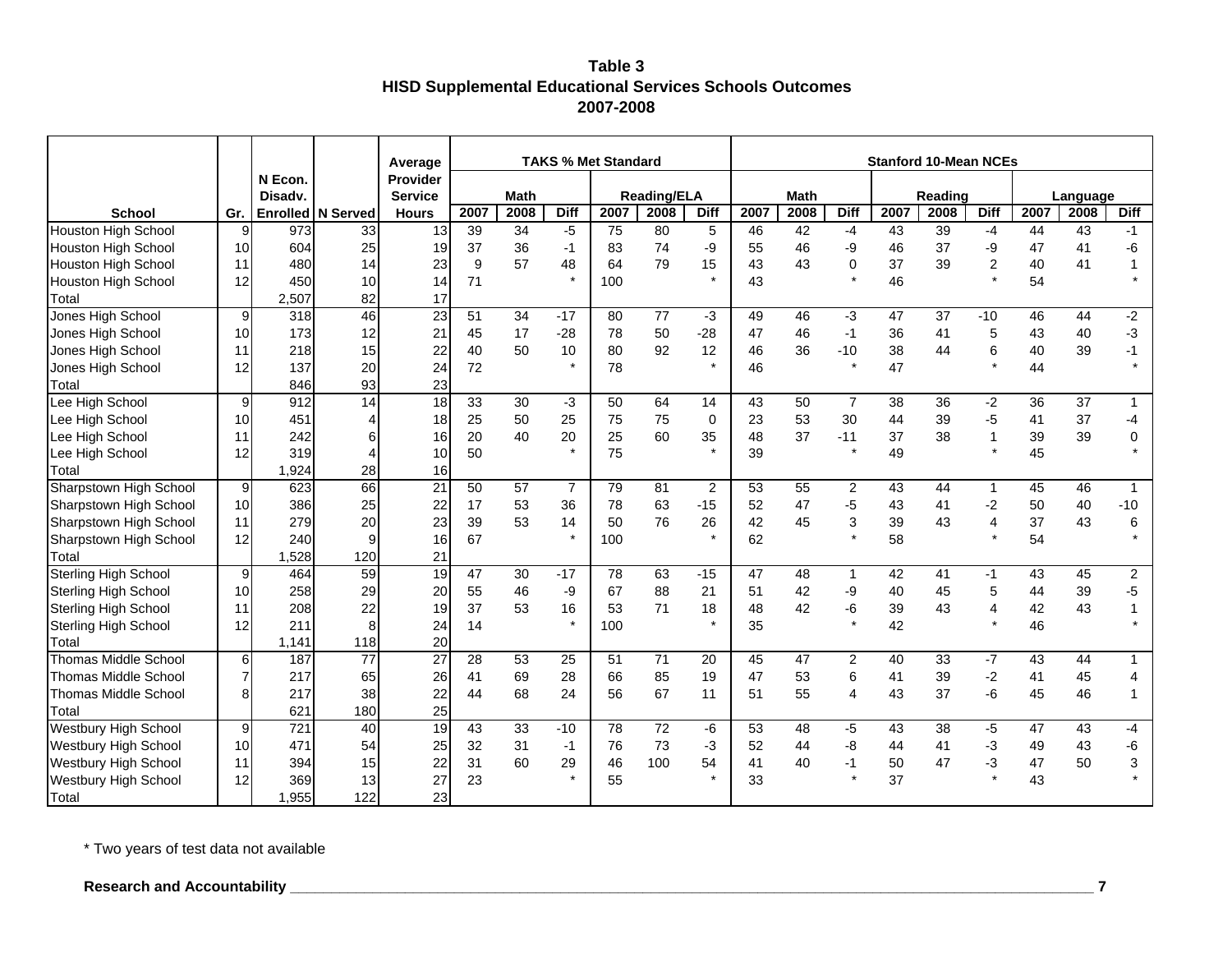### **Table 3 HISD Supplemental Educational Services Schools Outcomes 2007-2008**

|                              |     |                    |                     | Average                           |      |             | <b>TAKS % Met Standard</b> |      |                    |             |      |             |             |      | <b>Stanford 10-Mean NCEs</b> |             |      |          |             |
|------------------------------|-----|--------------------|---------------------|-----------------------------------|------|-------------|----------------------------|------|--------------------|-------------|------|-------------|-------------|------|------------------------------|-------------|------|----------|-------------|
|                              |     | N Econ.<br>Disadv. |                     | <b>Provider</b><br><b>Service</b> |      | <b>Math</b> |                            |      | <b>Reading/ELA</b> |             |      | <b>Math</b> |             |      | Reading                      |             |      | Language |             |
| <b>School</b>                | Gr. |                    | Enrolled   N Served | <b>Hours</b>                      | 2007 | 2008        | <b>Diff</b>                | 2007 | 2008               | <b>Diff</b> | 2007 | 2008        | <b>Diff</b> | 2007 | 2008                         | <b>Diff</b> | 2007 | 2008     | <b>Diff</b> |
| <b>Wheatley High School</b>  | 9   | 498                | 23                  | 13                                | 31   | 47          | 16                         | 69   | 75                 | 6           | 44   | 51          |             | 37   | 34                           | -3          | 41   | 37       | -4          |
| <b>Wheatley High School</b>  | 10  | 269                | 15                  | 17                                | 64   | 60          | -4                         | 86   | 87                 |             | 60   | 55          | -5          | 59   | 48                           | $-11$       | 54   | 47       | $-7$        |
| <b>Wheatley High School</b>  | 11  | 245                | 10                  | 15 <sup>1</sup>                   | 50   | 50          | 0                          | 44   | 60                 | 16          | 42   | 43          |             | 48   | 43                           | -5          | 43   | 44       |             |
| <b>Wheatley High School</b>  | 12  | 236                |                     | 18 <sup>1</sup>                   | 100  |             |                            | 67   |                    |             | 39   |             | $\star$     | 43   |                              | $\star$     | 42   |          |             |
| Total                        |     | ,248               | 55                  | 15                                |      |             |                            |      |                    |             |      |             |             |      |                              |             |      |          |             |
| Worthing High School         | 9   | 417                | 29                  | 14                                | 37   | 16          | $-21$                      | 74   | 71                 | -3          | 45   | 49          | 4           | 42   | 43                           |             | 43   | 42       | -1          |
| <b>Worthing High School</b>  | 10  | 248                | 18 <sup>l</sup>     | 16                                | 29   | 21          | -8                         | 85   | 71                 | $-14$       | 54   | 47          | $-7$        | 48   | 44                           | -4          | 48   | 43       | -5          |
| <b>Worthing High School</b>  | 11  | 189                | 13                  | 13 <sup>l</sup>                   | 69   | 64          | -5                         | 69   | 100                | 31          | 57   | 51          | -6          | 55   | 62                           |             | 49   | 57       | 8           |
| <b>Worthing High School</b>  | 12  | 169                | 28                  | 24                                | 60   |             |                            | 81   |                    |             | 51   |             | $\star$     | 56   |                              |             | 53   |          |             |
| Total                        |     | ,023               | 88                  | 18                                |      |             |                            |      |                    |             |      |             |             |      |                              |             |      |          |             |
| Yates High School            | 9   | 543                | 43                  | 25                                | 47   | 29          | $-18$                      | 80   | 69                 | $-11$       | 48   | 48          | $\Omega$    | 42   | 42                           | 0           | 46   | 46       | $\Omega$    |
| <b>Yates High School</b>     | 10  | 291                | 23                  | 22                                | 36   | 37          |                            | 87   | 79                 | -8          | 51   | 45          | -6          | 47   | 43                           | -4          | 47   | 42       | -5          |
| Yates High School            | 11  | 265                | 13                  | 22                                | 42   | 90          | 48                         | 91   | 82                 | -9          | 48   | 41          | -7          | 51   | 48                           | -3          | 45   | 44       |             |
| Yates High School            | 12  | 234                | 17                  | 28                                | 57   |             |                            | 71   |                    |             | 49   |             | $\star$     | 49   |                              |             | 54   |          |             |
| Total                        |     | ,333               | 96                  | 24                                |      |             |                            |      |                    |             |      |             |             |      |                              |             |      |          |             |
| <b>Total-All SES Schools</b> |     | 23,555             | 1,679               | 20                                |      |             |                            |      |                    |             |      |             |             |      |                              |             |      |          |             |